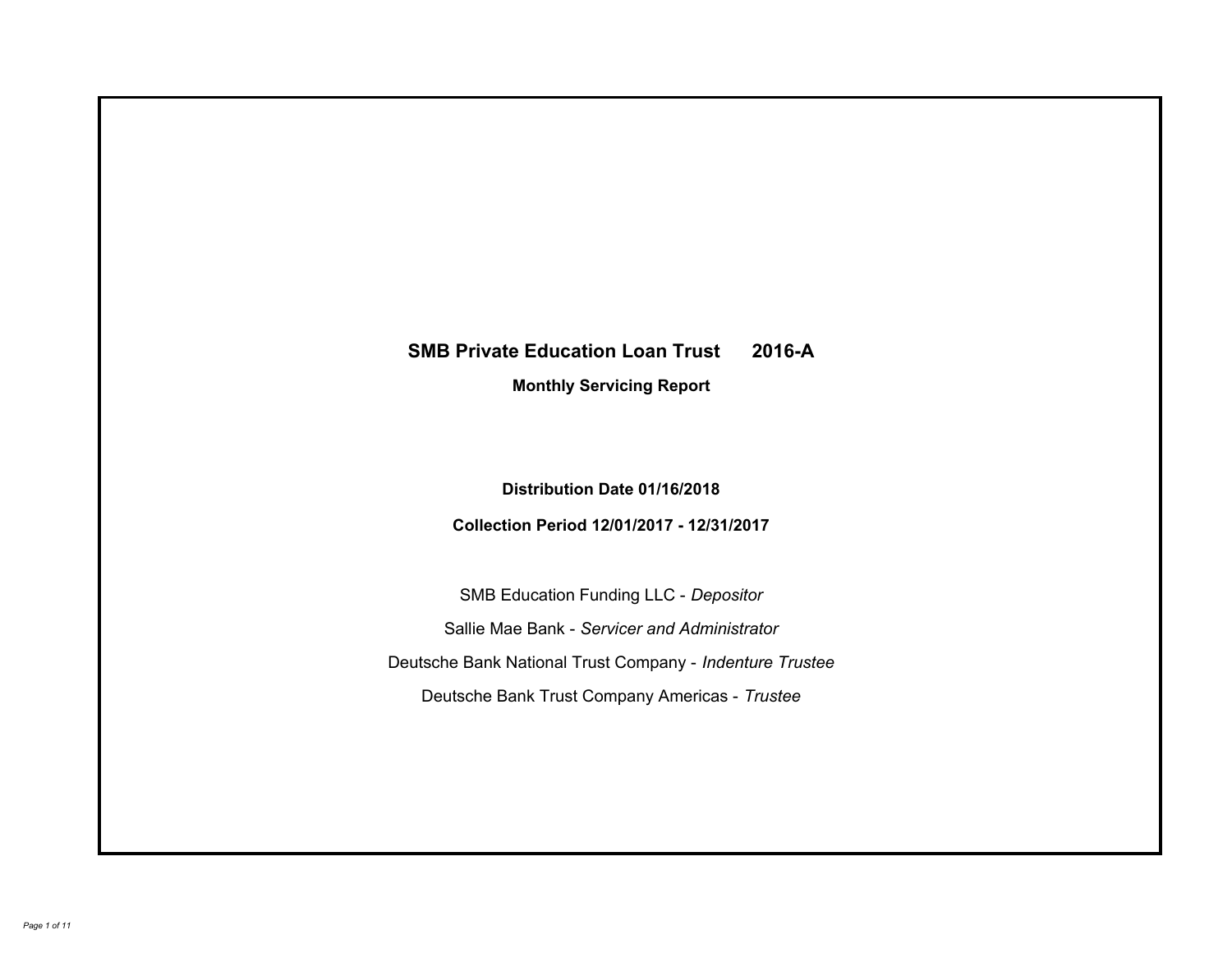| Α           | <b>Student Loan Portfolio Characteristics</b>   |                   | <b>Settlement Date</b><br>05/26/2016 | 11/30/2017            | 12/31/2017            |
|-------------|-------------------------------------------------|-------------------|--------------------------------------|-----------------------|-----------------------|
|             | <b>Principal Balance</b>                        |                   | \$585,861,635.84                     | \$504,271,422.77      | \$500,146,998.55      |
|             | Interest to be Capitalized Balance              |                   | 32,367,510.93                        | 31,385,171.08         | 29,117,045.61         |
|             | Pool Balance                                    |                   | \$618,229,146.77                     | \$535,656,593.85      | \$529,264,044.16      |
|             | Weighted Average Coupon (WAC)                   |                   |                                      |                       |                       |
|             | WAC1 (Contractual Interest Rate on the Loan)    |                   | 8.26%                                | 8.89%                 | 9.07%                 |
|             | WAC2 (Average of Applicable Interest Rate)      |                   | 8.23%                                | 8.84%                 | 9.01%                 |
|             | WAC3 (Average of Actual Interest Rate)          |                   | 8.16%                                | 8.76%                 | 8.93%                 |
|             | Weighted Average Remaining Term                 |                   | 134.18                               | 127.36                | 127.14                |
|             | Number of Loans                                 |                   | 53,959                               | 46,686                | 46,169                |
|             | Number of Borrowers<br>Pool Factor              |                   | 52,283                               | 44,952<br>0.866436978 | 44,458<br>0.856096881 |
|             | Since Issued Total Constant Prepayment Rate (1) |                   |                                      | 8.28%                 | 8.42%                 |
|             |                                                 |                   |                                      |                       |                       |
| B           | <b>Debt Securities</b>                          | Cusip/Isin        | 12/15/2017                           |                       | 01/16/2018            |
|             | A <sub>1</sub>                                  | 78449FAA9         | \$18,916,704.47                      |                       | \$10,872,286.18       |
|             | A <sub>2</sub> A                                | 78449FAB7         | \$218,000,000.00                     |                       | \$218,000,000.00      |
|             | A2B                                             | 78449FAC5         | \$134,000,000.00                     |                       | \$134,000,000.00      |
|             | В                                               | 78449FAD3         | \$50,000,000.00                      |                       | \$50,000,000.00       |
|             |                                                 |                   |                                      |                       |                       |
| $\mathsf C$ | <b>Certificates</b>                             | <b>Cusip/Isin</b> | 12/15/2017                           |                       | 01/16/2018            |
|             | Residual                                        | 78449F101         | \$100,000.00                         |                       | \$100,000.00          |
|             |                                                 |                   |                                      |                       |                       |
| D           | <b>Account Balances</b>                         |                   | 12/15/2017                           |                       | 01/16/2018            |
|             | Reserve Account Balance                         |                   | \$1,557,854.00                       |                       | \$1,557,854.00        |
|             |                                                 |                   |                                      |                       |                       |
| Е           | <b>Asset / Liability</b>                        |                   | 12/15/2017                           |                       | 01/16/2018            |
|             | Overcollateralization Percentage                |                   | 21.42%                               |                       | 21.99%                |
|             | Specified Overcollateralization Amount          |                   | \$160,696,978.16                     |                       | \$158,779,213.25      |
|             | Actual Overcollateralization Amount             |                   | \$114,739,889.38                     |                       | \$116,391,757.98      |

(1) For additional information, see 'Since Issued CPR Methodology' found on page 11 of this report.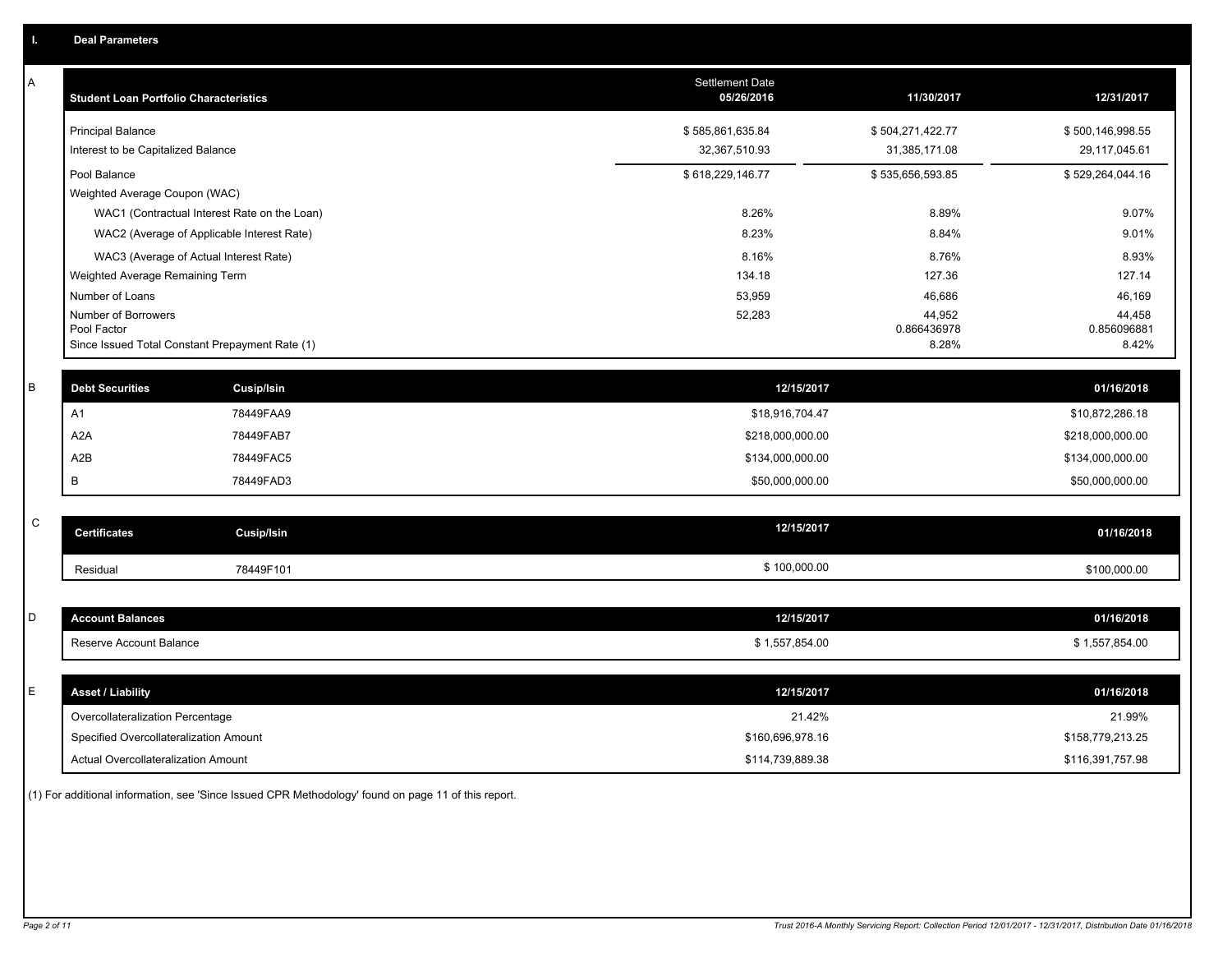# **II. 2016-A Trust Activity 12/01/2017 through 12/31/2017**

| Α            | <b>Student Loan Principal Receipts</b>                           |                |  |
|--------------|------------------------------------------------------------------|----------------|--|
|              | <b>Borrower Principal</b>                                        | 7,143,678.36   |  |
|              | <b>Consolidation Activity Principal</b>                          | 0.00           |  |
|              | Seller Principal Reimbursement                                   | 0.00           |  |
|              | Servicer Principal Reimbursement                                 | 0.00           |  |
|              | Delinquent Principal Purchases by Servicer                       | 0.00           |  |
|              | <b>Other Principal Deposits</b>                                  | 0.00           |  |
|              | <b>Total Principal Receipts</b>                                  | \$7,143,678.36 |  |
| B            | <b>Student Loan Interest Receipts</b>                            |                |  |
|              | Borrower Interest                                                | 2,223,596.30   |  |
|              | <b>Consolidation Activity Interest</b>                           | 0.00           |  |
|              | Seller Interest Reimbursement                                    | 0.00           |  |
|              | Servicer Interest Reimbursement                                  | 0.00           |  |
|              | Delinquent Interest Purchases by Servicer                        | 0.00           |  |
|              | <b>Other Interest Deposits</b>                                   | 0.00           |  |
|              | <b>Total Interest Receipts</b>                                   | \$2,223,596.30 |  |
| C            | <b>Recoveries on Realized Losses</b>                             | \$70,935.68    |  |
| D            | <b>Investment Income</b>                                         | \$9,854.65     |  |
| E            | <b>Funds Borrowed from Next Collection Period</b>                | \$0.00         |  |
| F            | <b>Funds Repaid from Prior Collection Period</b>                 | \$0.00         |  |
| G            | Loan Sale or Purchase Proceeds                                   | \$0.00         |  |
| н            | Initial Deposits to Distribution Account                         | \$0.00         |  |
|              | <b>Excess Transferred from Other Accounts</b>                    | \$0.00         |  |
| J            | <b>Borrower Benefit Reimbursements</b>                           | \$0.00         |  |
| Κ            | <b>Other Deposits</b>                                            | \$0.00         |  |
| L            | <b>Other Fees Collected</b>                                      | \$0.00         |  |
| M            | <b>AVAILABLE FUNDS</b>                                           | \$9,448,064.99 |  |
| N            | Non-Cash Principal Activity During Collection Period             | \$3,019,254.14 |  |
| O            | Aggregate Purchased Amounts by the Depositor, Servicer or Seller | \$0.00         |  |
| $\mathsf{P}$ | Aggregate Loan Substitutions                                     | \$0.00         |  |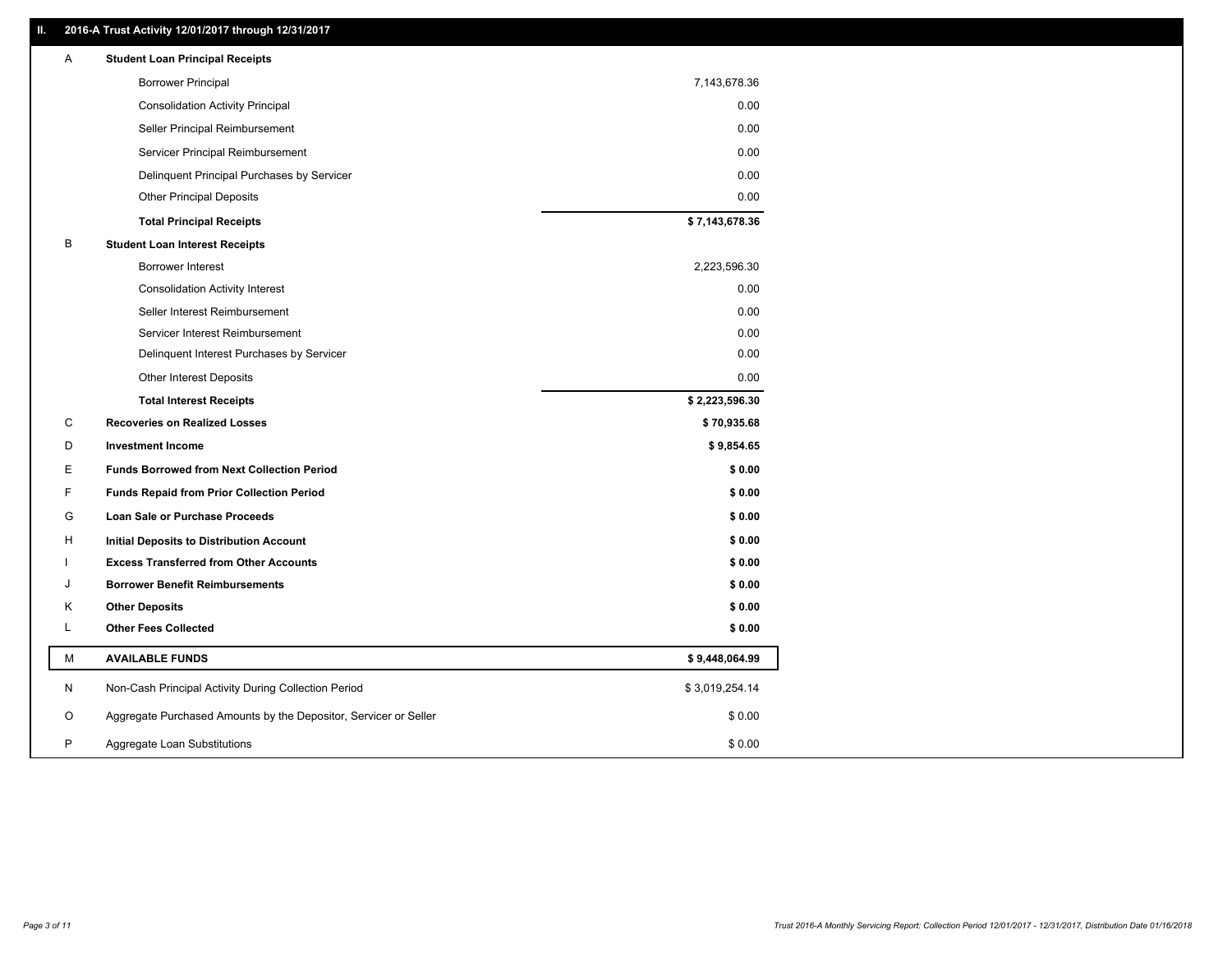|                   |                       |                          |         |                                                           | <b>Loans by Repayment Status</b> |                            |                          |         |                                                                  |                |                            |
|-------------------|-----------------------|--------------------------|---------|-----------------------------------------------------------|----------------------------------|----------------------------|--------------------------|---------|------------------------------------------------------------------|----------------|----------------------------|
|                   |                       |                          |         | 12/31/2017                                                |                                  |                            |                          |         | 11/30/2017                                                       |                |                            |
|                   |                       | <b>Wtd Avg</b><br>Coupon | # Loans | Principal and<br><b>Interest Accrued</b><br>to Capitalize | % of Principal                   | % of Loans in<br>Repay (1) | <b>Wtd Avg</b><br>Coupon | # Loans | <b>Principal and</b><br><b>Interest Accrued</b><br>to Capitalize | % of Principal | % of Loans in<br>Repay (1) |
| INTERIM:          | IN SCHOOL             | 9.84%                    | 5,842   | \$78,750,480.57                                           | 14.879%                          | $-$ %                      | 9.63%                    | 6,119   | \$81,617,348.14                                                  | 15.237%        | $-$ %                      |
|                   | GRACE                 | 9.58%                    | 1,117   | \$14,364,677.40                                           | 2.714%                           | $-$ %                      | 9.30%                    | 1,604   | \$22,054,939.32                                                  | 4.117%         | $-$ %                      |
|                   | <b>DEFERMENT</b>      | 9.79%                    | 1,893   | \$20,960,624.17                                           | 3.960%                           | $-$ %                      | 9.62%                    | 1,958   | \$21,736,276.97                                                  | 4.058%         | $-$ %                      |
| <b>REPAYMENT:</b> | <b>CURRENT</b>        | 8.66%                    | 35,052  | \$385,410,794.84                                          | 72.820%                          | 92.828%                    | 8.47%                    | 34,826  | \$382,759,323.53                                                 | 71.456%        | 93.299%                    |
|                   | 31-60 DAYS DELINQUENT | 9.70%                    | 540     | \$6,178,497.62                                            | 1.167%                           | 1.488%                     | 9.26%                    | 550     | \$6,232,332.62                                                   | 1.163%         | 1.519%                     |
|                   | 61-90 DAYS DELINQUENT | 9.29%                    | 282     | \$3,413,958.29                                            | 0.645%                           | 0.822%                     | 9.58%                    | 248     | \$3,112,312.79                                                   | 0.581%         | 0.759%                     |
|                   | > 90 DAYS DELINQUENT  | 10.09%                   | 135     | \$1,525,390.02                                            | 0.288%                           | 0.367%                     | 9.81%                    | 138     | \$1,491,244.45                                                   | 0.278%         | 0.363%                     |
|                   | <b>FORBEARANCE</b>    | 8.92%                    | 1,308   | \$18,659,621.25                                           | 3.526%                           | 4.494%                     | 8.69%                    | 1,243   | \$16,652,816.03                                                  | 3.109%         | 4.059%                     |
| <b>TOTAL</b>      |                       |                          | 46,169  | \$529,264,044.16                                          | 100.00%                          | 100.00%                    |                          | 46,686  | \$535,656,593.85                                                 | 100.00%        | 100.00%                    |

Percentages may not total 100% due to rounding \*

1 Loans classified in "Repayment" include any loan for which interim interest only, \$25 fixed payments or full principal and interest payments are due.

|                                                                                                                                                                                                           |                          |         |                                                                  | <b>Loans by Borrower Status</b> |                                |                          |         |                                                                  |                |                                |
|-----------------------------------------------------------------------------------------------------------------------------------------------------------------------------------------------------------|--------------------------|---------|------------------------------------------------------------------|---------------------------------|--------------------------------|--------------------------|---------|------------------------------------------------------------------|----------------|--------------------------------|
|                                                                                                                                                                                                           |                          |         | 12/31/2017                                                       |                                 |                                |                          |         | 11/30/2017                                                       |                |                                |
|                                                                                                                                                                                                           | <b>Wtd Avg</b><br>Coupon | # Loans | <b>Principal and</b><br><b>Interest Accrued</b><br>to Capitalize | % of Principal                  | % of Loans in<br>P&I Repay (2) | <b>Wtd Avg</b><br>Coupon | # Loans | <b>Principal and</b><br><b>Interest Accrued</b><br>to Capitalize | % of Principal | % of Loans in<br>P&I Repay (2) |
| IN SCHOOL<br>INTERIM:                                                                                                                                                                                     | 9.32%                    | 12,228  | \$165,806,759.21                                                 | 31.328%                         | $-$ %                          | 9.12%                    | 12,754  | \$171,491,836.18                                                 | 32.015%        | $-$ %                          |
| <b>GRACE</b>                                                                                                                                                                                              | 9.18%                    | 2,167   | \$27,803,258.30                                                  | 5.253%                          | $-$ %                          | 8.81%                    | 3,253   | \$44,902,732.77                                                  | 8.383%         | $-$ %                          |
| <b>DEFERMENT</b>                                                                                                                                                                                          | 9.35%                    | 3,612   | \$39,761,104.32                                                  | 7.513%                          | $-$ %                          | 9.17%                    | 3,743   | \$41,130,102.77                                                  | 7.678%         | $-$ %                          |
| <b>CURRENT</b><br>P&I REPAYMENT:                                                                                                                                                                          | 8.58%                    | 25,972  | \$267,033,797.87                                                 | 50.454%                         | 90.247%                        | 8.41%                    | 24,847  | \$251,653,594.88                                                 | 46.980%        | 90.480%                        |
| 31-60 DAYS DELINQUENT                                                                                                                                                                                     | 9.69%                    | 495     | \$5,598,103.12                                                   | 1.058%                          | 1.892%                         | 9.28%                    | 487     | \$5,573,564.18                                                   | 1.041%         | 2.004%                         |
| 61-90 DAYS DELINQUENT                                                                                                                                                                                     | 9.27%                    | 256     | \$3,138,731.96                                                   | 0.593%                          | 1.061%                         | 9.54%                    | 228     | \$2,855,041.99                                                   | 0.533%         | 1.027%                         |
| > 90 DAYS DELINQUENT                                                                                                                                                                                      | 10.05%                   | 131     | \$1,462,668.13                                                   | 0.276%                          | 0.494%                         | 9.78%                    | 131     | \$1,396,905.05                                                   | 0.261%         | 0.502%                         |
| <b>FORBEARANCE</b>                                                                                                                                                                                        | 8.92%                    | 1,308   | \$18,659,621.25                                                  | 3.526%                          | 6.306%                         | 8.69%                    | 1,243   | \$16,652,816.03                                                  | 3.109%         | 5.987%                         |
| <b>TOTAL</b><br>$\star$<br>Percentages may not total 100% due to rounding<br>2 Loans classified in "P&I Repayment" includes only those loans for which scheduled principal and interest payments are due. |                          | 46,169  | \$529,264,044.16                                                 | 100.00%                         | 100.00%                        |                          | 46,686  | \$535,656,593.85                                                 | 100.00%        | 100.00%                        |

WAC reflects WAC3 To conform with company standard reporting these sections now include Princial and Interest Accrued to Capitalize.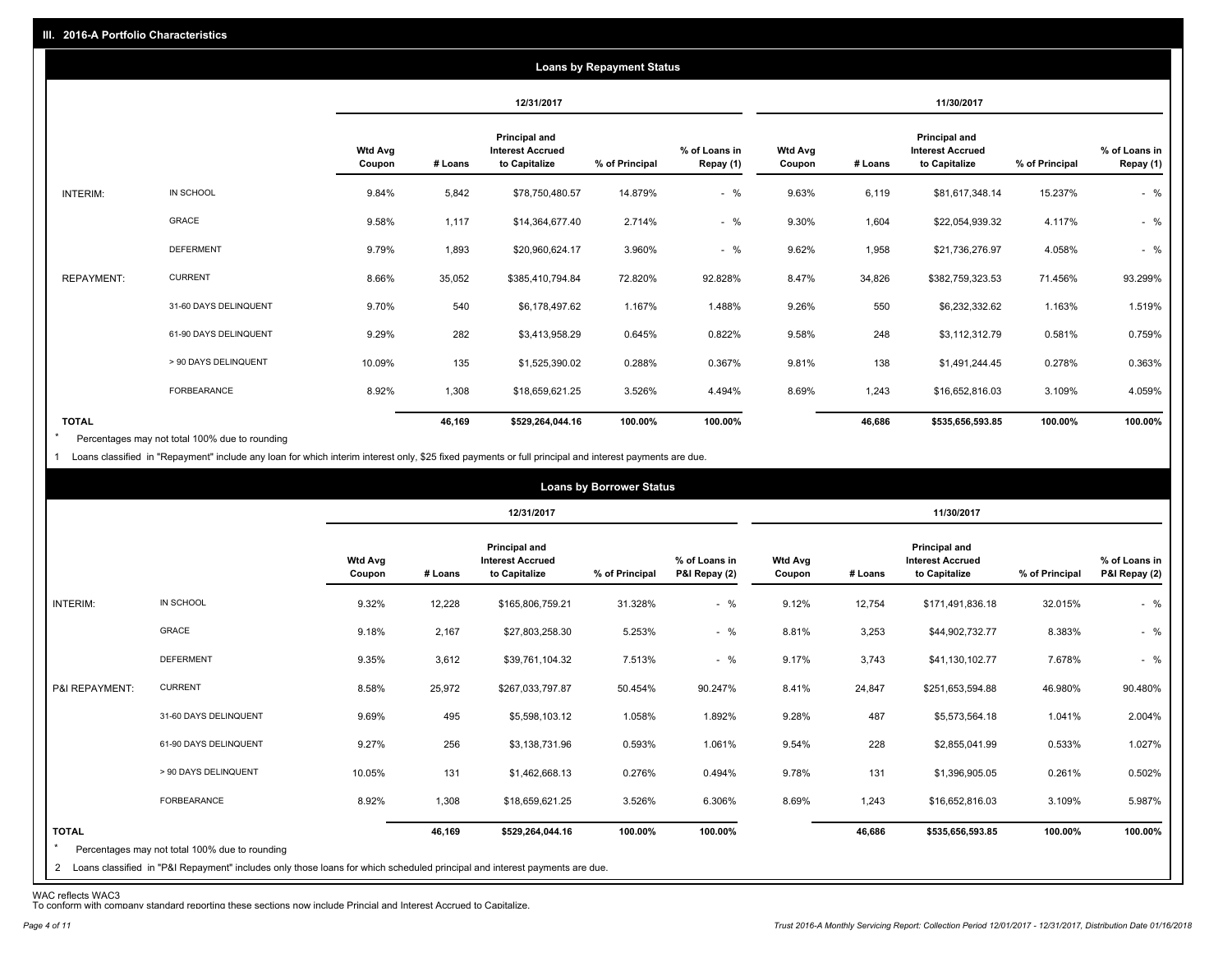|                                                                                                  | 12/31/2017       | 11/30/2017       |  |
|--------------------------------------------------------------------------------------------------|------------------|------------------|--|
| Pool Balance                                                                                     | \$529,264,044.16 | \$535,656,593.85 |  |
| Total # Loans                                                                                    | 46,169           | 46,686           |  |
| Total # Borrowers                                                                                | 44,458           | 44,952           |  |
| Weighted Average Coupon                                                                          | 9.01%            | 8.84%            |  |
| Weighted Average Remaining Term                                                                  | 127.14           | 127.36           |  |
| Percent of Pool - Cosigned                                                                       | 92.6%            | 92.5%            |  |
| Percent of Pool - Non Cosigned                                                                   | 7.4%             | 7.5%             |  |
| Borrower Interest Accrued for Period                                                             | \$3,715,567.17   | \$3,562,660.61   |  |
| Outstanding Borrower Interest Accrued                                                            | \$31,901,853.96  | \$33,949,286.57  |  |
| Gross Principal Realized Loss - Periodic *                                                       | \$466,498.18     | \$336,419.63     |  |
| Gross Principal Realized Loss - Cumulative *                                                     | \$8,038,243.29   | \$7,571,745.11   |  |
| Recoveries on Realized Losses - Periodic                                                         | \$70,935.68      | \$131,159.24     |  |
| Recoveries on Realized Losses - Cumulative                                                       | \$875,581.70     | \$804,646.02     |  |
| Net Losses - Periodic                                                                            | \$395,562.50     | \$205,260.39     |  |
| Net Losses - Cumulative                                                                          | \$7,162,661.59   | \$6,767,099.09   |  |
| Non-Cash Principal Activity - Capitalized Interest                                               | \$3,485,577.64   | \$6,082,603.08   |  |
| Since Issued Total Constant Prepayment Rate (CPR) (1)                                            | 8.42%            | 8.28%            |  |
| <b>Loan Substitutions</b>                                                                        | \$0.00           | \$0.00           |  |
| <b>Cumulative Loan Substitutions</b>                                                             | \$0.00           | \$0.00           |  |
| <b>Unpaid Servicing Fees</b>                                                                     | \$0.00           | \$0.00           |  |
| <b>Unpaid Administration Fees</b>                                                                | \$0.00           | \$0.00           |  |
| <b>Unpaid Carryover Servicing Fees</b>                                                           | \$0.00           | \$0.00           |  |
| Note Interest Shortfall                                                                          | \$0.00           | \$0.00           |  |
| Loans in Modification                                                                            | \$13,582,480.24  | \$12,070,395.98  |  |
| % of Loans in Modification as a % of Loans in Repayment (P&I)                                    | 4.90%            | 4.62%            |  |
|                                                                                                  |                  |                  |  |
| % Annualized Gross Principal Realized Loss - Periodic as a %<br>of Loans in Repayment (P&I) * 12 | 2.02%            | 1.54%            |  |
| % Gross Principal Realized Loss - Cumulative as a % of                                           |                  |                  |  |
| Original Pool Balance                                                                            | 1.30%            | 1.22%            |  |
|                                                                                                  |                  |                  |  |

\* In accordance with the Servicer's current policies and procedures, after September 1, 2017 loans subject to bankruptcy claims generally will not be reported as a charged-off unless and until they are delinquent for 120 d

(1) For additional information, see 'Since Issued CPR Methodology' found on page 11 of this report.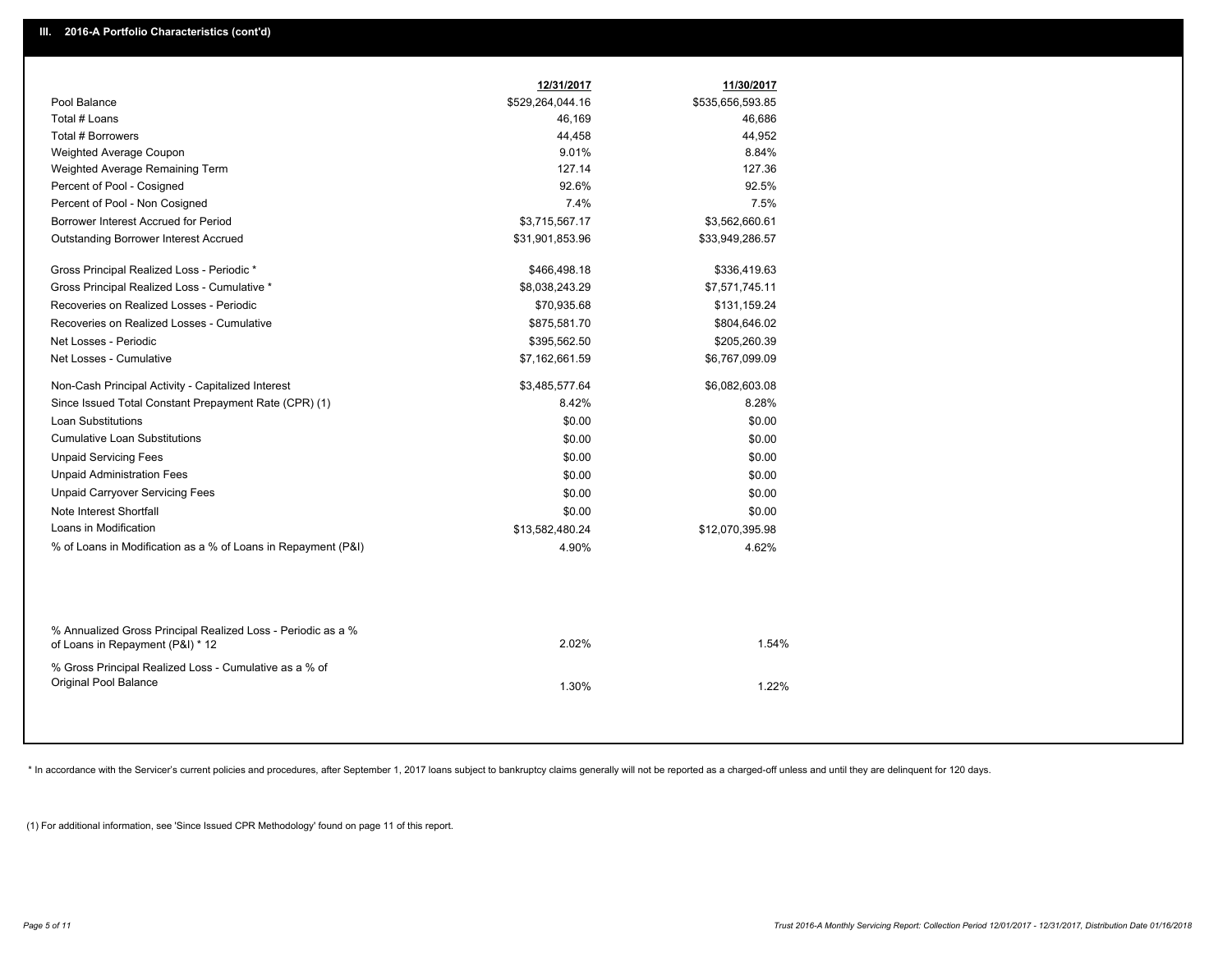#### **Loan Program**  A

|                                    | Weighted<br><b>Average Coupon</b> | # LOANS     | <b>\$ AMOUNT</b> | $%$ *     |
|------------------------------------|-----------------------------------|-------------|------------------|-----------|
| - Smart Option Interest-Only Loans | 7.86%                             | 10,689      | \$99,317,880.04  | 18.765%   |
| - Smart Option Fixed Pay Loans     | 8.98%                             | 12,575      | \$169,078,481.71 | 31.946%   |
| - Smart Option Deferred Loans      | 9.31%                             | 22,905      | \$260,867,682.41 | 49.289%   |
| - Other Loan Programs              | $0.00\%$                          | $\mathbf 0$ | \$0.00           | $0.000\%$ |
| <b>Total</b>                       | 8.93%                             | 46,169      | \$529,264,044.16 | 100.000%  |

\* Percentages may not total 100% due to rounding

B

C

**Index Type**

|                       | Weighted<br><b>Average Coupon</b> | # LOANS     | <b>\$ AMOUNT</b> | $%$ *     |
|-----------------------|-----------------------------------|-------------|------------------|-----------|
| - Fixed Rate Loans    | 8.71%                             | 8,572       | \$107,126,153.74 | 20.241%   |
| - LIBOR Indexed Loans | 8.99%                             | 37.597      | \$422,137,890.42 | 79.759%   |
| - Other Index Rates   | $0.00\%$                          | $\mathbf 0$ | \$0.00           | $0.000\%$ |
| Total                 | 8.93%                             | 46,169      | \$529,264,044.16 | 100.000%  |

\* Percentages may not total 100% due to rounding

# **Weighted Average Recent FICO**

| $0 - 639$<br>640 - 669<br>670 - 699<br>700 - 739 | 3,163<br>2,716<br>5,209 | \$31,172,767.45<br>\$29,364,990.54 | 5.890%<br>5.548% |
|--------------------------------------------------|-------------------------|------------------------------------|------------------|
|                                                  |                         |                                    |                  |
|                                                  |                         |                                    |                  |
|                                                  |                         | \$59,341,637.98                    | 11.212%          |
|                                                  | 10,530                  | \$122,826,327.53                   | 23.207%          |
| $740 +$                                          | 24,541                  | \$286,507,365.83                   | 54.133%          |
| N/A <sup>(1)</sup>                               | 10                      | \$50,954.83                        | 0.010%           |
| <b>Total</b>                                     | 46,169                  | \$529,264,044.16                   | 100.000%         |

WAC reflects WAC3

To conform with company standard reporting these sections now include Princial and Interest Accrued to Capitalize.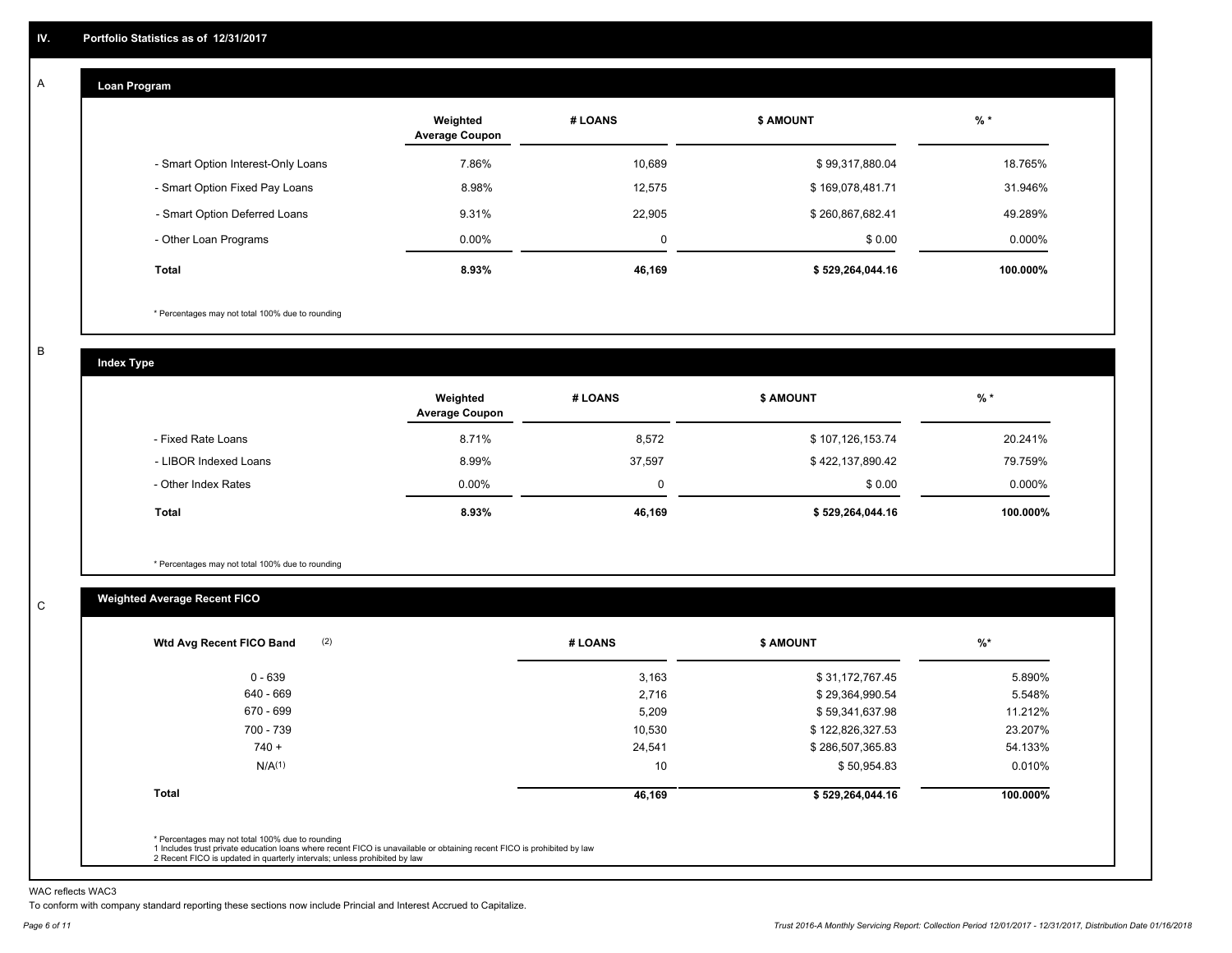| <b>Reserve Account</b><br>А.<br><b>Principal Distribution Amount</b><br>В.<br>i.<br>Pool Balance<br>ii.<br>iii.<br>iv.<br>۷.<br>Pool Balance<br>vi.<br>vii.<br>viii.<br>Pool Balance<br>ix.<br>х.<br>xi.<br>xii.<br>xiii. | Specified Reserve Account Balance<br><b>Actual Reserve Account Balance</b><br>Class A Notes Outstanding<br>First Priority Principal Distribution Amount (i - ii)<br>Class A and B Notes Outstanding<br>First Priority Principal Distribution Amount<br>Specified Overcollateralization Amount | \$1,557,854.00<br>\$1,557,854.00<br>\$370,916,704.47<br>\$529,264,044.16<br>\$0.00<br>\$420,916,704.47<br>\$0.00<br>\$529,264,044.16 |
|---------------------------------------------------------------------------------------------------------------------------------------------------------------------------------------------------------------------------|-----------------------------------------------------------------------------------------------------------------------------------------------------------------------------------------------------------------------------------------------------------------------------------------------|--------------------------------------------------------------------------------------------------------------------------------------|
|                                                                                                                                                                                                                           |                                                                                                                                                                                                                                                                                               |                                                                                                                                      |
|                                                                                                                                                                                                                           |                                                                                                                                                                                                                                                                                               |                                                                                                                                      |
|                                                                                                                                                                                                                           |                                                                                                                                                                                                                                                                                               |                                                                                                                                      |
|                                                                                                                                                                                                                           |                                                                                                                                                                                                                                                                                               |                                                                                                                                      |
|                                                                                                                                                                                                                           |                                                                                                                                                                                                                                                                                               |                                                                                                                                      |
|                                                                                                                                                                                                                           |                                                                                                                                                                                                                                                                                               |                                                                                                                                      |
|                                                                                                                                                                                                                           |                                                                                                                                                                                                                                                                                               |                                                                                                                                      |
|                                                                                                                                                                                                                           |                                                                                                                                                                                                                                                                                               |                                                                                                                                      |
|                                                                                                                                                                                                                           |                                                                                                                                                                                                                                                                                               |                                                                                                                                      |
|                                                                                                                                                                                                                           |                                                                                                                                                                                                                                                                                               |                                                                                                                                      |
|                                                                                                                                                                                                                           |                                                                                                                                                                                                                                                                                               | \$158,779,213.25                                                                                                                     |
|                                                                                                                                                                                                                           | Regular Principal Distribution Amount (if (iv > 0, (iv - v) - (vi - vii))                                                                                                                                                                                                                     | \$50,431,873.56                                                                                                                      |
|                                                                                                                                                                                                                           |                                                                                                                                                                                                                                                                                               | \$529,264,044.16                                                                                                                     |
|                                                                                                                                                                                                                           | 10% of Initial Pool Balance                                                                                                                                                                                                                                                                   | \$61,822,914.68                                                                                                                      |
|                                                                                                                                                                                                                           | First Priority Principal Distribution Amount                                                                                                                                                                                                                                                  | \$0.00                                                                                                                               |
|                                                                                                                                                                                                                           | Regular Principal Distribution Amount                                                                                                                                                                                                                                                         | \$50,431,873.56                                                                                                                      |
|                                                                                                                                                                                                                           | Available Funds (after payment of waterfall items A through I)                                                                                                                                                                                                                                | \$0.00                                                                                                                               |
|                                                                                                                                                                                                                           | xiv. Additional Principal Distribution Amount (if(vi <= x,min(xiii, vi - xi - xii)))                                                                                                                                                                                                          | \$0.00                                                                                                                               |
| C.<br>R-2 Certificate                                                                                                                                                                                                     |                                                                                                                                                                                                                                                                                               |                                                                                                                                      |
| Previous Notional Balance                                                                                                                                                                                                 |                                                                                                                                                                                                                                                                                               | \$37,490,591.00                                                                                                                      |
| Shortfall of Principal                                                                                                                                                                                                    |                                                                                                                                                                                                                                                                                               | \$0.00                                                                                                                               |
| Shortfall of Interest                                                                                                                                                                                                     |                                                                                                                                                                                                                                                                                               | \$0.00                                                                                                                               |
| <b>Current Notional Balance</b>                                                                                                                                                                                           |                                                                                                                                                                                                                                                                                               | \$37,490,591.00                                                                                                                      |
| Excess Distribution Allocated (1)                                                                                                                                                                                         |                                                                                                                                                                                                                                                                                               | \$0.00                                                                                                                               |

1. Until the notional amount of the R-2 Certificate is reduced to zero and if there is excess cash through the distribution available it will be distributed to the R-2 Certificate, otherwise the amount will be zero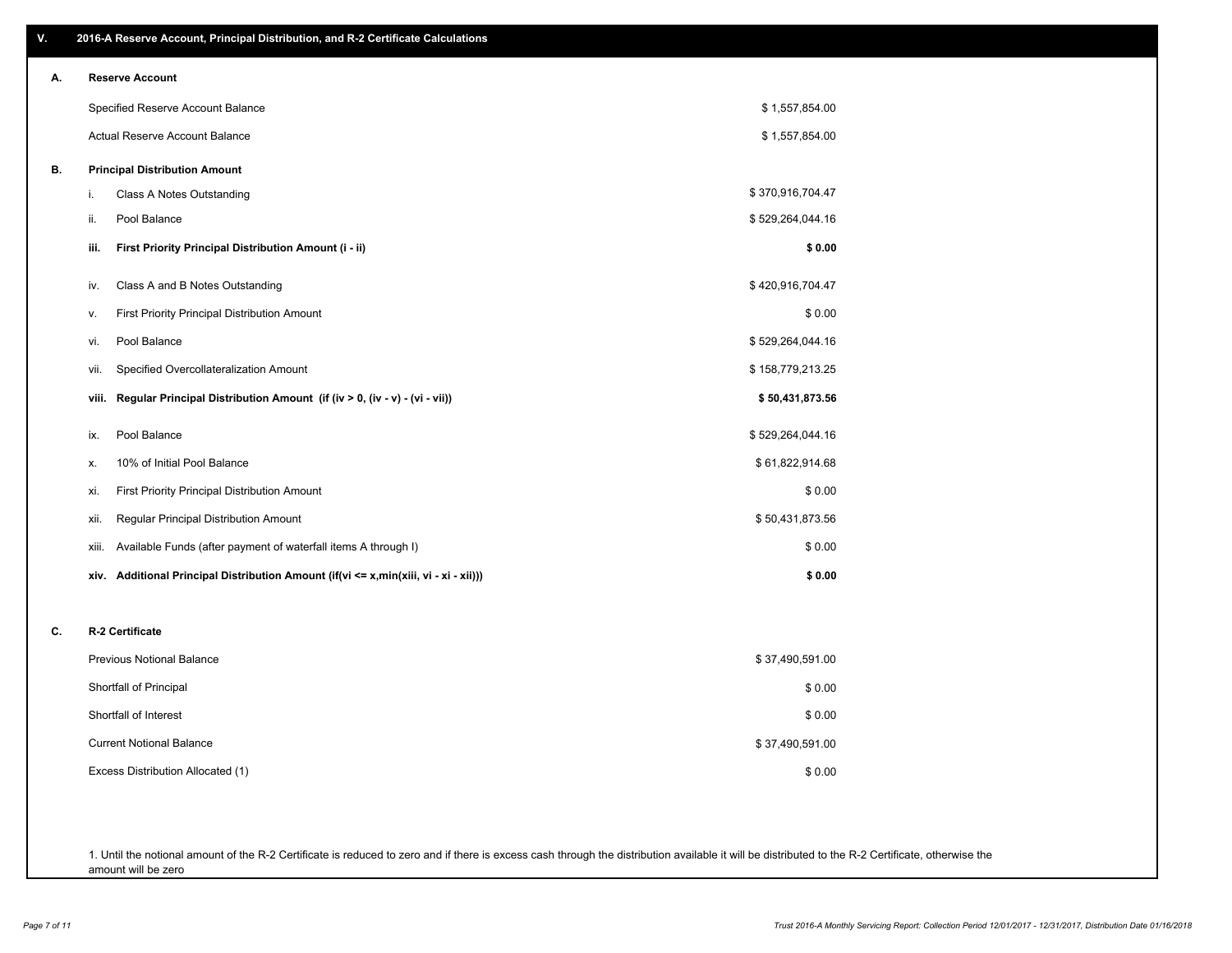|    |                                                         | Paid           | <b>Funds Balance</b> |
|----|---------------------------------------------------------|----------------|----------------------|
|    | <b>Total Available Funds</b>                            |                | \$9,448,064.99       |
| A  | <b>Trustee Fees</b>                                     | \$0.00         | \$9,448,064.99       |
| B  | <b>Servicing Fees</b>                                   | \$336,853.03   | \$9,111,211.96       |
| C  | i. Administration Fees                                  | \$8,333.00     | \$9,102,878.96       |
|    | ii. Unreimbursed Administrator Advances plus any Unpaid | \$0.00         | \$9,102,878.96       |
| D  | Class A Noteholders Interest Distribution Amount        | \$881,703.78   | \$8,221,175.18       |
| Е  | <b>First Priority Principal Payment</b>                 | \$0.00         | \$8,221,175.18       |
| F. | Class B Noteholders Interest Distribution Amount        | \$176,756.89   | \$8,044,418.29       |
| G  | Reinstatement Reserve Account                           | \$0.00         | \$8,044,418.29       |
| H  | <b>Regular Principal Distribution</b>                   | \$8,044,418.29 | \$0.00               |
|    | <b>Carryover Servicing Fees</b>                         | \$0.00         | \$0.00               |
| J  | Additional Principal Distribution Amount                | \$0.00         | \$0.00               |
| K  | Unpaid Expenses of Trustee                              | \$0.00         | \$0.00               |
|    | Unpaid Expenses of Administrator                        | \$0.00         | \$0.00               |
| м  | i. Remaining Funds to the R-1 Certificateholder(s)      | \$0.00         | \$0.00               |
|    | ii. Remaining Funds to the R-2 Certificateholder(s)     | \$0.00         | \$0.00               |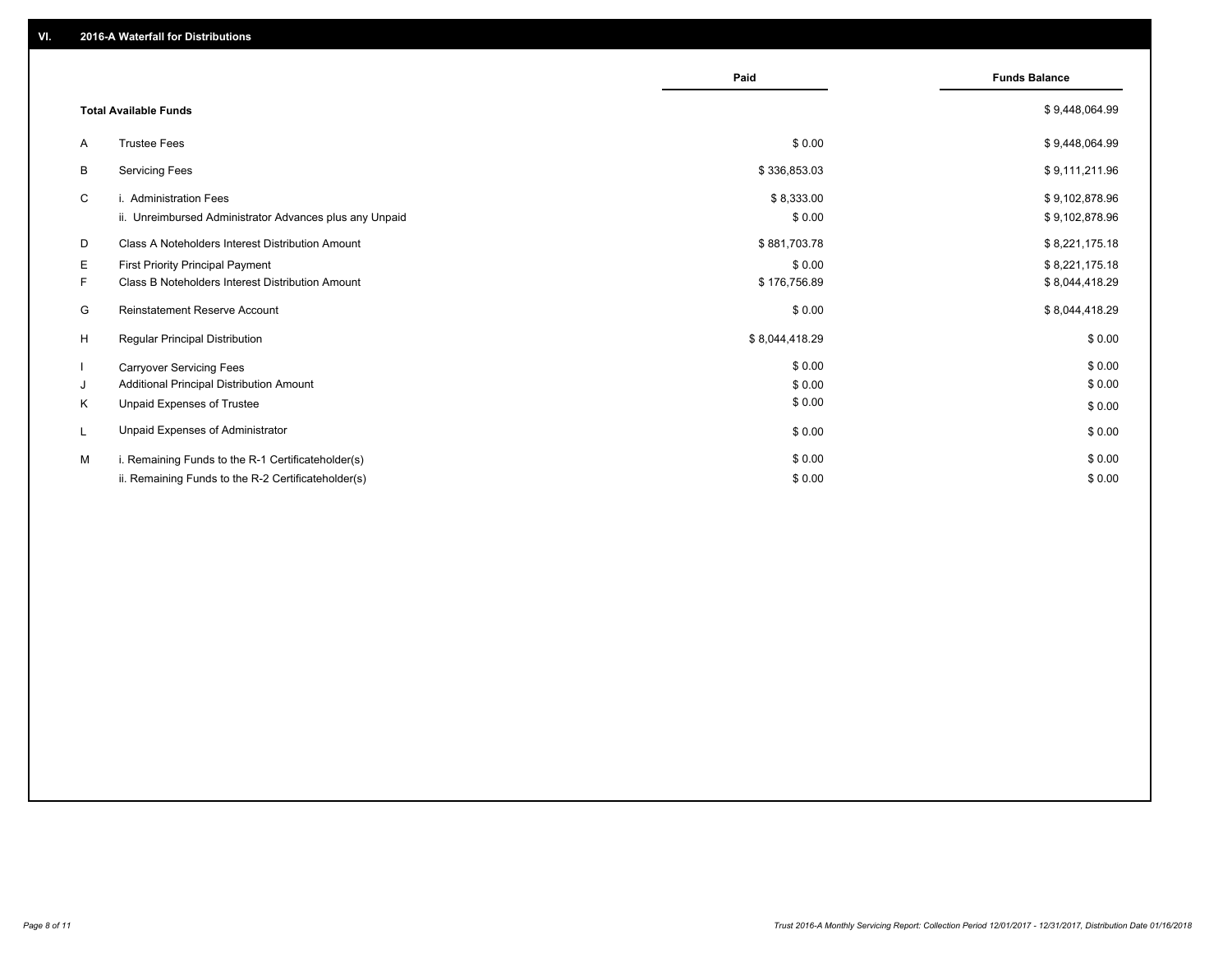| <b>Distribution Amounts</b>                                |                         |                         |                         |
|------------------------------------------------------------|-------------------------|-------------------------|-------------------------|
|                                                            | A <sub>1</sub>          | A <sub>2</sub> A        | A2B                     |
| Cusip/Isin                                                 | 78449FAA9               | 78449FAB7               | 78449FAC5               |
| <b>Beginning Balance</b>                                   | \$18,916,704.47         | \$218,000,000.00        | \$134,000,000.00        |
| Index                                                      | <b>LIBOR</b>            | <b>FIXED</b>            | <b>LIBOR</b>            |
| Spread/Fixed Rate                                          | 0.70%                   | 2.70%                   | 1.50%                   |
| Record Date (Days Prior to Distribution)                   | 1 NEW YORK BUSINESS DAY | 1 NEW YORK BUSINESS DAY | 1 NEW YORK BUSINESS DAY |
| <b>Accrual Period Begin</b>                                | 12/15/2017              | 12/15/2017              | 12/15/2017              |
| <b>Accrual Period End</b>                                  | 1/16/2018               | 1/15/2018               | 1/16/2018               |
| Daycount Fraction                                          | 0.08888889              | 0.08333333              | 0.08888889              |
| Interest Rate*                                             | 2.17703%                | 2.70000%                | 2.97703%                |
| <b>Accrued Interest Factor</b>                             | 0.001935138             | 0.002250000             | 0.002646249             |
| <b>Current Interest Due</b>                                | \$36,606.43             | \$490,500.00            | \$354,597.35            |
| Interest Shortfall from Prior Period Plus Accrued Interest | $\mathsf{\$}$ -         | $\mathbb{S}$ -          | $\mathcal{S}$ -         |
| <b>Total Interest Due</b>                                  | \$36,606.43             | \$490,500.00            | \$354,597.35            |
| <b>Interest Paid</b>                                       | \$36,606.43             | \$490,500.00            | \$354,597.35            |
| <b>Interest Shortfall</b>                                  | $\mathsf{\$}$ -         | $\mathbb{S}$ -          | $\frac{1}{2}$           |
| <b>Principal Paid</b>                                      | \$8,044,418.29          | $\mathcal{S}$ -         | $\mathcal{S}$ -         |
| <b>Ending Principal Balance</b>                            | \$10,872,286.18         | \$218,000,000.00        | \$134,000,000.00        |
| Paydown Factor                                             | 0.053989384             | 0.000000000             | 0.000000000             |
| <b>Ending Balance Factor</b>                               | 0.072968364             | 1.000000000             | 1.000000000             |

\* Pay rates for Current Distribution. For the interest rates applicable to the next distribution date, please see https://www.salliemae.com/about/investors/data/SMBabrate.txt.

**VII. 2016-A Distributions**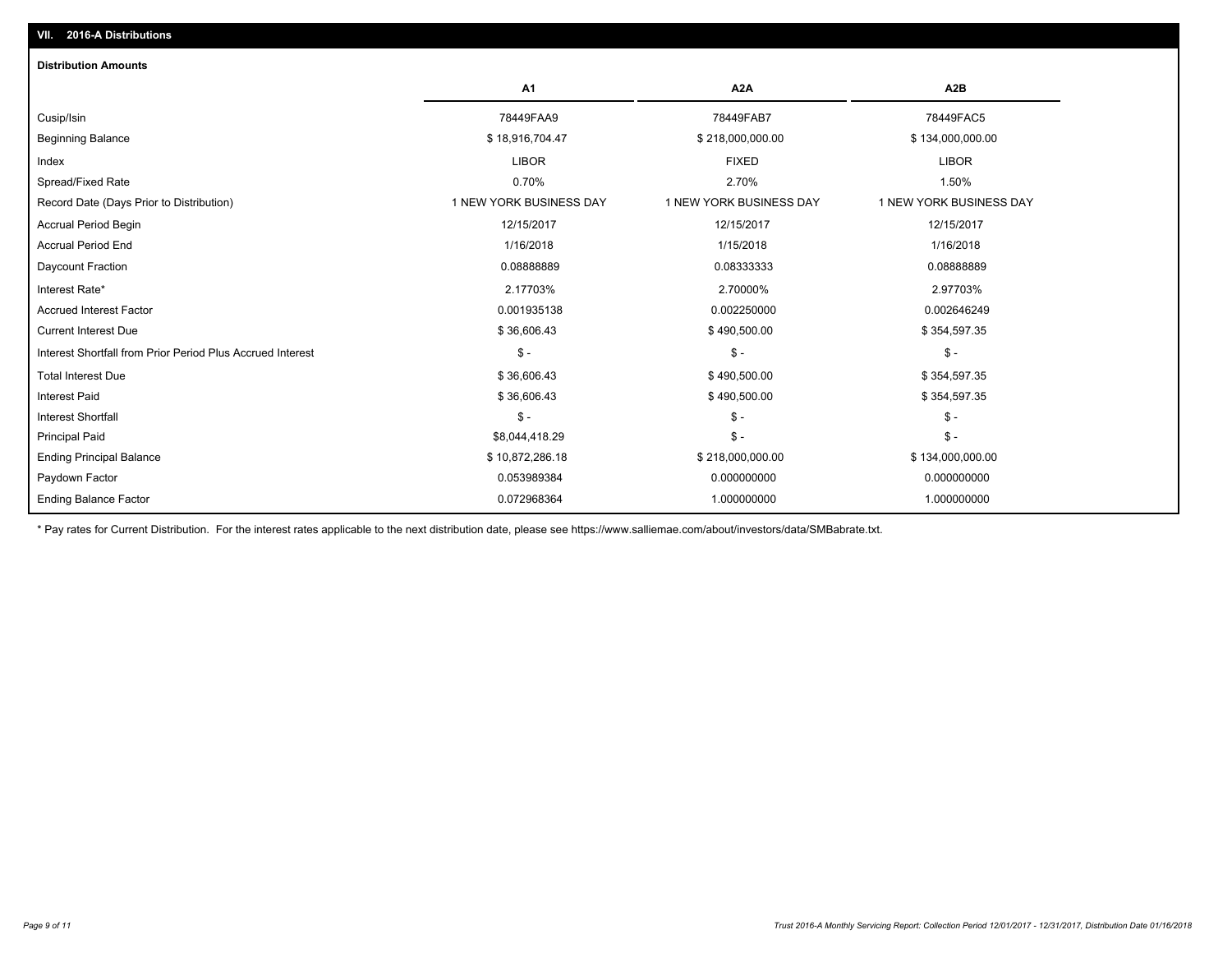| VII. 2016-A Distributions                                  |                         |
|------------------------------------------------------------|-------------------------|
| <b>Distribution Amounts</b>                                |                         |
|                                                            | в                       |
| Cusip/Isin                                                 | 78449FAD3               |
| <b>Beginning Balance</b>                                   | \$50,000,000.00         |
| Index                                                      | <b>LIBOR</b>            |
| Spread/Fixed Rate                                          | 2.50%                   |
| Record Date (Days Prior to Distribution)                   | 1 NEW YORK BUSINESS DAY |
| Accrual Period Begin                                       | 12/15/2017              |
| <b>Accrual Period End</b>                                  | 1/16/2018               |
| Daycount Fraction                                          | 0.0888889               |
| Interest Rate*                                             | 3.97703%                |
| <b>Accrued Interest Factor</b>                             | 0.003535138             |
| <b>Current Interest Due</b>                                | \$176,756.89            |
| Interest Shortfall from Prior Period Plus Accrued Interest | $$ -$                   |
| <b>Total Interest Due</b>                                  | \$176,756.89            |
| <b>Interest Paid</b>                                       | \$176,756.89            |
| <b>Interest Shortfall</b>                                  | $\frac{2}{3}$ -         |
| <b>Principal Paid</b>                                      | $\frac{2}{3}$ -         |
| <b>Ending Principal Balance</b>                            | \$50,000,000.00         |
| Paydown Factor                                             | 0.000000000             |
| <b>Ending Balance Factor</b>                               | 1.000000000             |

\* Pay rates for Current Distribution. For the interest rates applicable to the next distribution date, please see https://www.salliemae.com/about/investors/data/SMBabrate.txt.